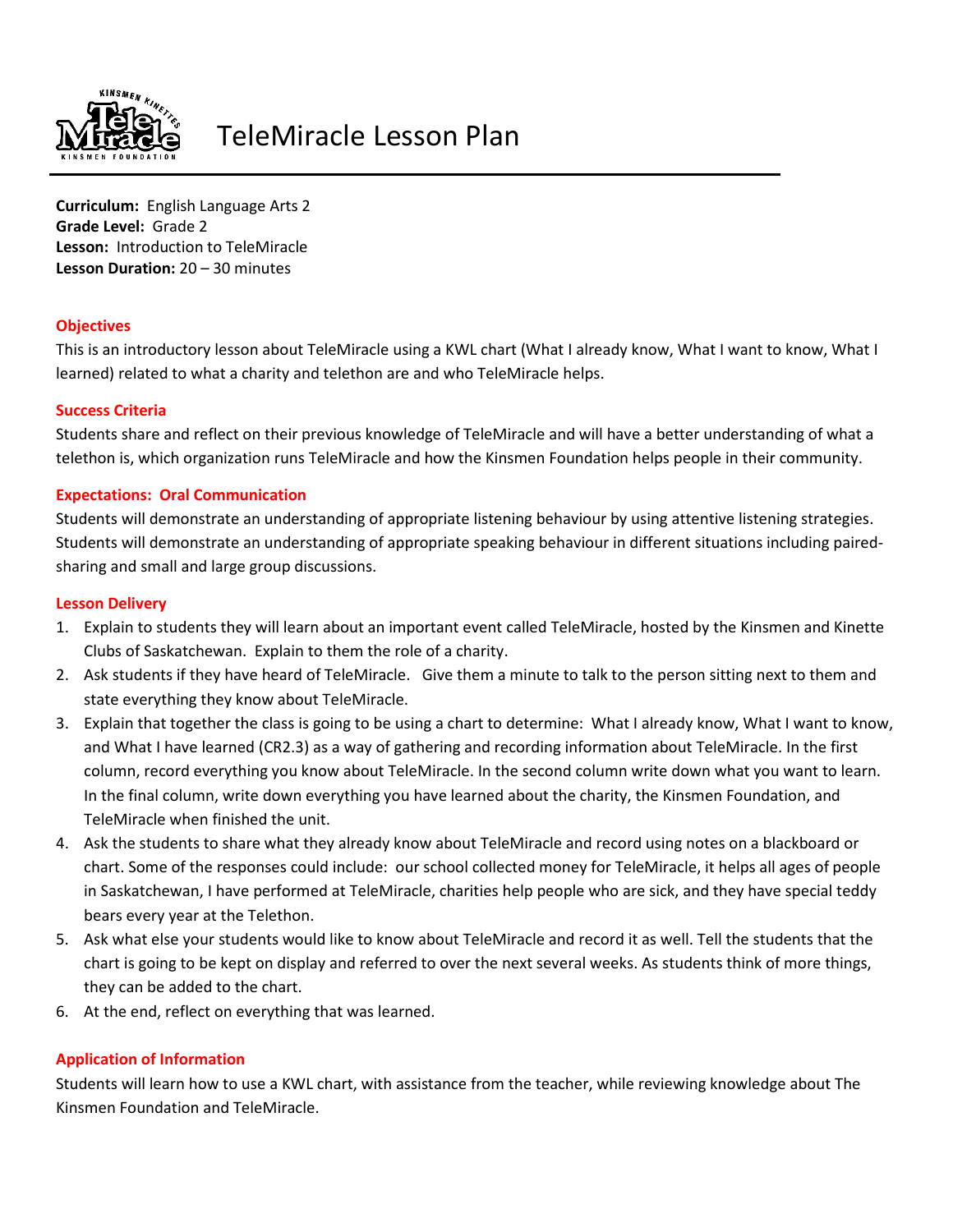# **Assessment**

Use student responses and level of participation to assess if students have a basic understanding of TeleMiracle and charities.

# **Materials and Media**

TeleMiracle – KWL Chart • Chart paper or white board and markers